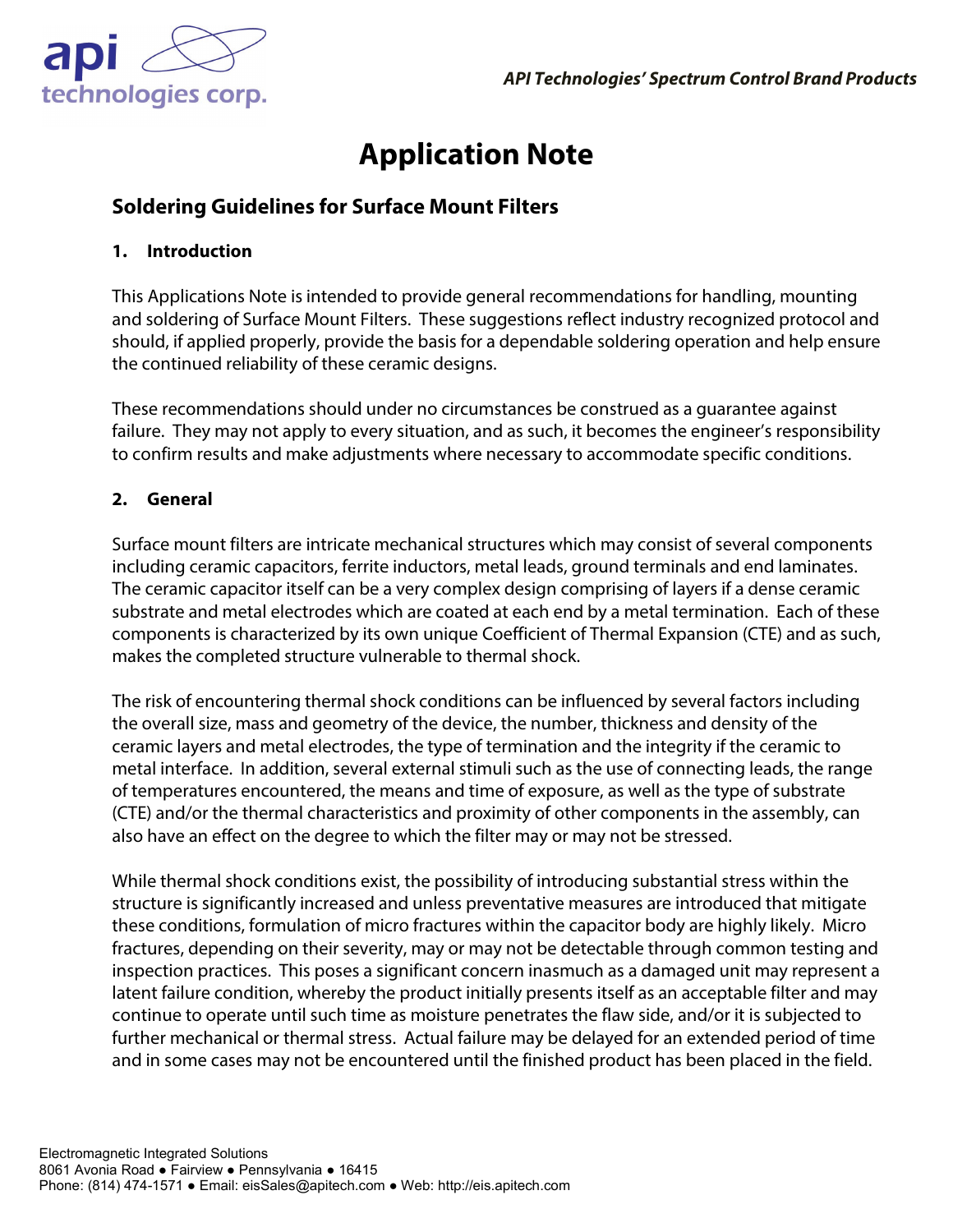

One critical area where the potential for thermal shock can be addressed is in the soldering processes utilized for mounting these filters. Ensuring adequate pre-heat and post-heat conditions and the selection of the most appropriate soldering process are critical to the success if this operation. This Application Guideline outlines principles and recommendations related to Infrared/Convection Reflow soldering and Hand soldering processes and should, if applied properly and tailored to the specific application, minimize the risk for thermal shock and subsequent micro fracturing in the capacitors used in these types of filters.

# **3. Handling Considerations**

In addition to thermal shock, filters that utilize ceramic capacitors are also susceptible to mechanical shock if not handled properly. API Technologies takes great care during the manufacturing cycle to ensure that the capacitors are not damaged throughout processing and shipment and the same care needs to be taken by the user from the point of receiving, throughout the assembly process and final testing sequence. Failure to do so may result in internal micro fractures and/or surface chip outs that may negatively affect the reliability of the device.

While preparing surface mount filters for shipment to the customer, we utilize packaging materials, cushioning and containers that are specifically suited for the size and shape of the device. Small filters are quite often shipped in bulk containers with little concern for damage, but larger filters will usually require a packaging that individually secures each device and keeps it separate from the other capacitors being shipped. Whenever possible, the user should try to maintain these filters in their original packaging until such time as they are being mounted on the board. If for some reason this recommendation cannot be adhered to and the filters need to be removed from their original packaging, care must be taken to ensure that they are not exposed to any situation whereby the part may be damaged. Furthermore, if the filter is inadvertently dropped on a hard surface, it should be discarded, even if there is no apparent damage to the device.

Filters should not be handled by bare hands or metal tweezers because of potential issues related to contamination and metal marks. The use of non-metal tweezers, finger cots or noncontaminating gloves is recommended. In addition, if performing visual inspection or some other operation outside of the original packaging, filters should be placed on a clean glass or hard plastic surface.

# **4. Solder Attachment Methods**

If given the option between using an Infrared/Convection Oven Reflow soldering and a Hand soldering process, preference should always be given to the oven reflow process, as there are fewer variables involved and this process is much easier to control. Hand soldering is generally discouraged because of the risk associated with this process and the general lack of controls that can effectively be put in place. Other popular soldering processes like wave soldering and vapor phase soldering are also common, although the overall mass of the board assembly quite often prevents these processes from adequately addressing pre-heat requirements.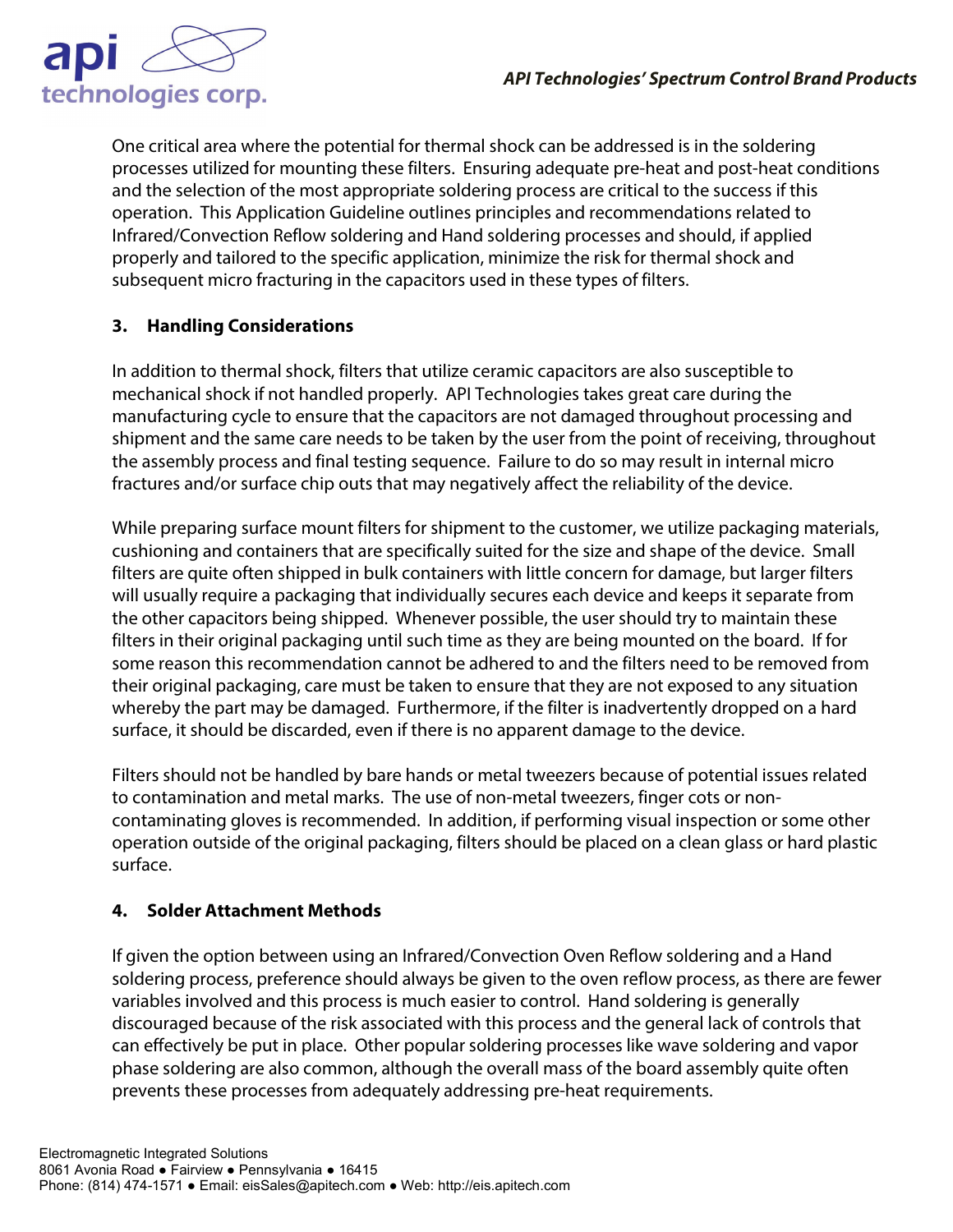

To increase the chance for success, the engineer should always consider profiling a process to establish a workable baseline. Thermocouples provide a usable tool for completing this task, with their number and placement dependent on the type, size and mass of the PWB and the type of process being utilized. Generally speaking, if the engineer is evaluating an oven reflow process, the thermocouple is best mounted of the solder pad. For a hand soldering process a combination of thermocouples on the main body of the capacitor, in close proximity to the solder pads should be sufficient.

Preheat and post heat cool down are critical steps in every soldering process and generally speaking, any soldering operation being considered should be capable of ensuring a maximum rate of change that is less than 3°C per second. In addition, potential temperature spikes that may be encountered during the transition from preheat to reflow, should also be controlled and limited to no more than 50°C.

The size and / or mass of a device will certainly dictate the degree at which heat is transferred and larger package sizes may require that this rate of change be further reduced to minimize the possibility of thermal shock. Specific recommendations related to package size and / or the type of soldering process being considered, are shown below.

# **5.1 Infrared / Convection Oven Reflow Soldering**

Infrared / Convection Reflow Ovens are highly recommended as they are easy to control and present a lower level of risk to the capacitor during installation. Generally speaking, heat transfer rates are low, which allows the filter components to heat up and cool down at the same rate. It is important to note however that filters utilizing larger ceramic bodies can act as heat sinks and that the ramp up in their body temperature may lag the balance of the components on the PWB. Consequently, an adequate pre-heat cycle and thermal soak zone is critical to ensuring that the filter(s) heats up at the desired rate and that other components on the PWB are not exposed to excessive temperatures.

The majority of modern IR / Convection Oven reflow processes in use today are also capable of incorporating an inert gas like nitrogen to the system, which helps to minimize the possibility of oxidation during the soldering process. This may be especially important for those processes where the PWB assembly is exposed to higher temperatures and / or longer soldering times. In addition, the use of nitrogen improves the flux cleaning action, promotes proper wetting of the solder and makes the completed assembly easier to clean. Information provided in Figure 1 outlines recommended solder profiles and process parameters that should provide the basis for a successful reflow process. Where applicable, these parameters are based on the limits defined in J-STD-020D. That said, these recommendations may need to be adjusted to accommodate specific capacitor sizes and mass, board size and material, the density and types of components already mounted on the PWB and the solder type being utilized. Wherever possible, keep the soldering time to a minimum, particularly above the solder liquidus temperature.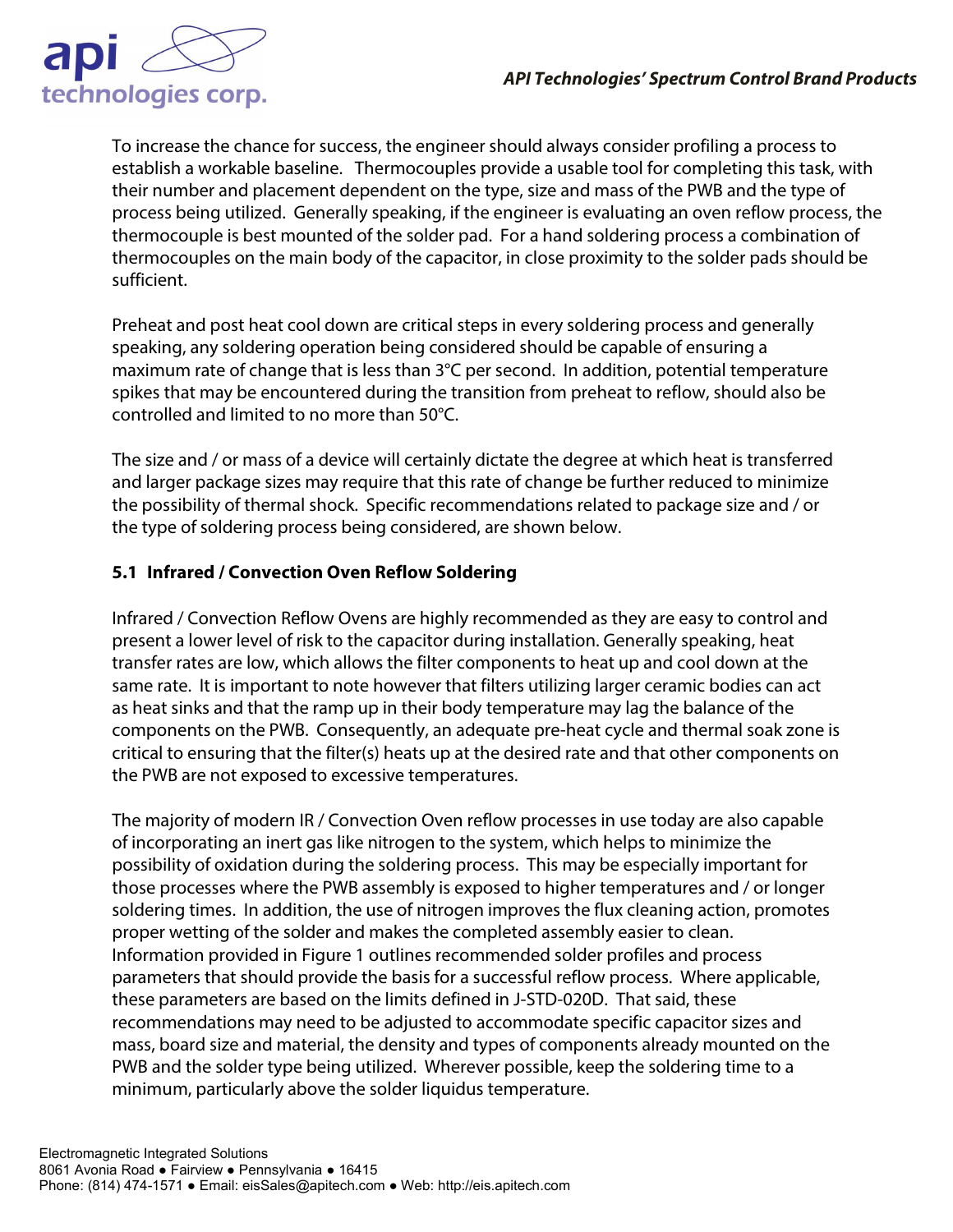

*Figure 1 – Typical Solder Reflow Profile for Surface Mount Filter Assemblies*

# **Summary – Key Process Considerations**

- Infrared / Convection oven is the preferred method for capacitor soldering
- Proper preheat and post heat temperature profiles are critical
- Utilize nitrogen atmosphere to facilitate soldering process
- Keep solder time, temperature and solder volume to a minimum
- Do not force cool soldered assemblies
- Allow assembly to cool completely to room temperature before cleaning

# **5.2 Hand Soldering**

Due to a significant mismatch in thermal gradients and the inherent process control limitations associated with this method, Spectrum Control strongly discourages the installation of surface mount filters using a soldering iron. There will be instances however, where installation by a reflow system is not practical and the utilization of a soldering iron cannot be avoided. In those situations, there are a number of precautions that should be taken to limit the risk of thermal shock as much as possible.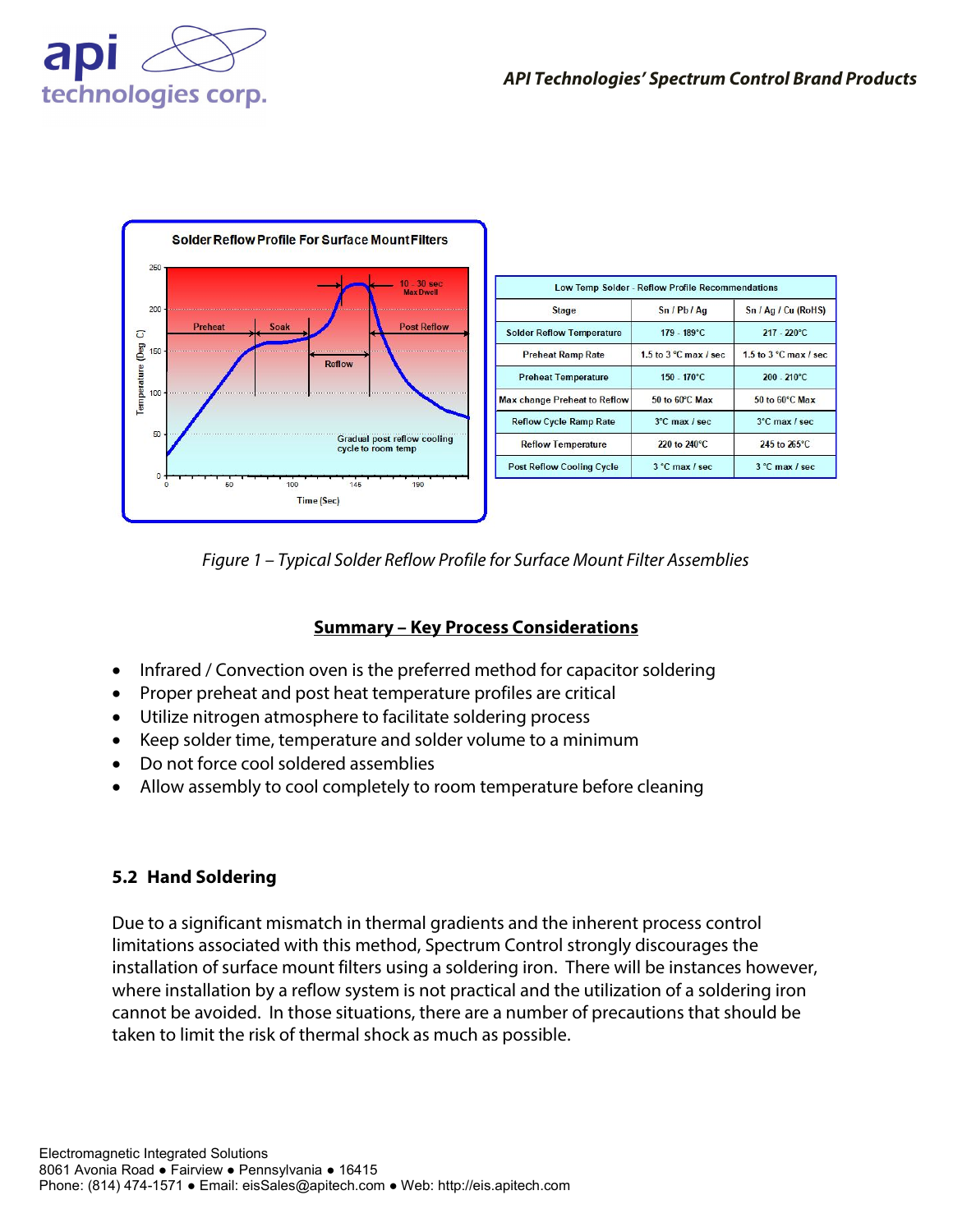

The use of a leaded filter should always be considered for a process involving hand soldering. This approach may not be feasible and less warranted for smaller filter sizes, but larger packages are much more susceptible to thermal shock and the use of a leaded configuration offers a certain degree of thermal relief between the ceramic body and the high temperature soldering iron.

Although somewhat more difficult to implement than an enclosed reflow system, where possible, steps should still be taken to adequately preheat the filter prior to soldering. The approach that provides the best results requires that the entire board assembly be placed in an air circulating oven and be slowly brought up in temperature. Once the desired preheat level is reached, the assembly should be quickly transferred to the soldering station and placed on a heated surface that is maintained at the same temperature as the oven.

To further limit excessive heat transfer a low wattage, small tip iron should be utilized and under no circumstances should the soldering iron tip be allowed to make direct contact with the filter end laminate or ground termination. Solder should instead be applied directly to the tip of the iron and then the molten solder should be touched to the solder pad, allowing solder to flow around the terminal and into the terminal to pad interface.

The type and volume of solder utilized and the time at which the filter is exposed to reflow is also extremely important to the success of the operation. Solder volume should be kept to a minimum and soldering time and reflow temperature should also be limited as much as possible. Wire solders with a rosin or non-activated flux core are preferred and the use of an alloy that incorporates a small percentage of silver may be beneficial, especially when soldering to silver plated components.

Whereas adequate ventilation for any soldering process needs to be incorporated, the soldering station should be protected from external drafts that might otherwise cause the surrounding ambient temperature to undergo frequent fluctuations.

Even with adequate shielding of the solder station, exposure to the localized environment will make maintaining the filters at the required preheat temperature impossible for any length of time. Consequently, where multiple filters need to be mounted, the board assembly will most likely need to be returned to the oven, where the filters can again be brought up to the desired preheat temperature.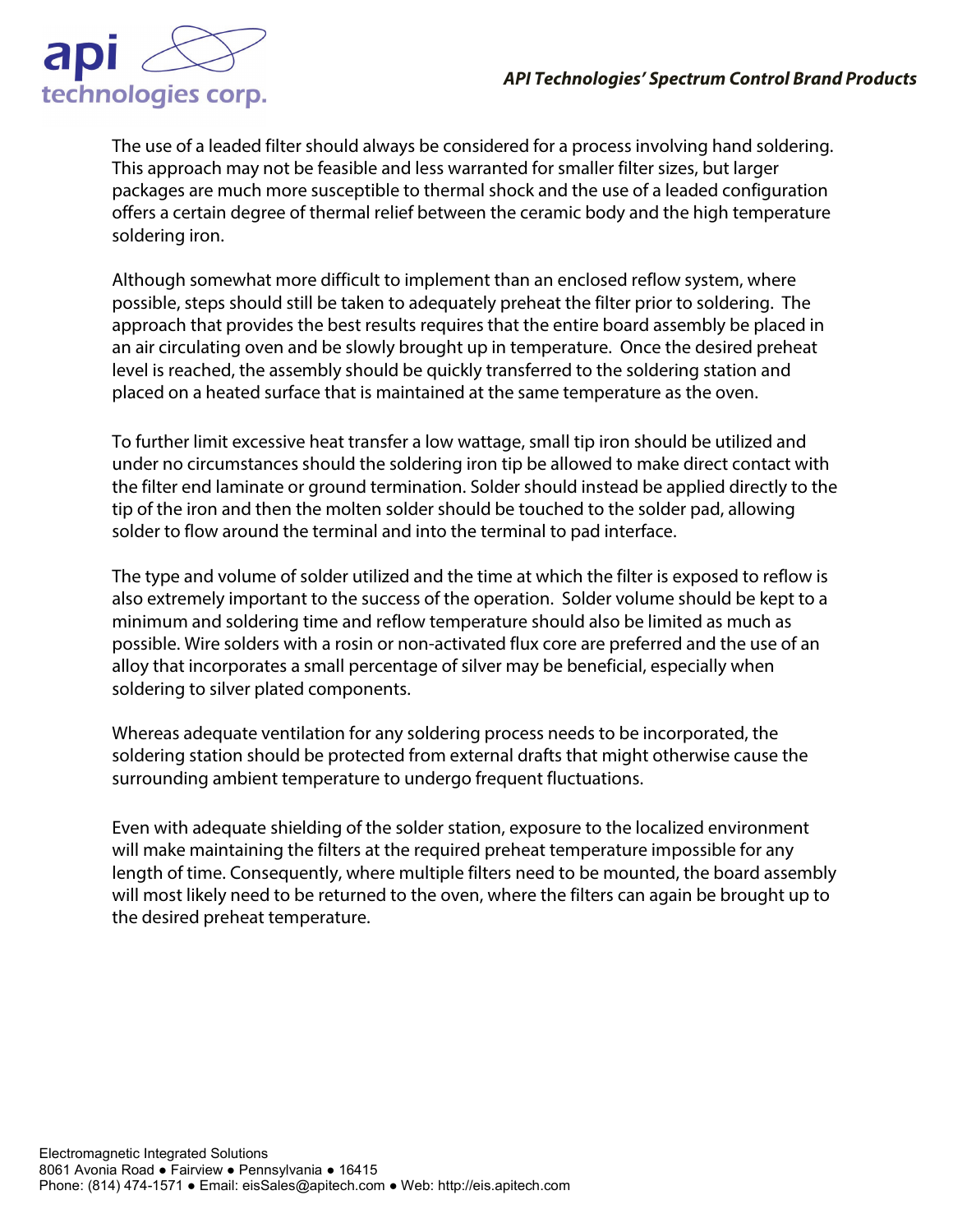



*Figure 2 – Solder Recommendations Surface Mount Filters*

For larger filters, the option of preheating the component becomes extremely difficult to implement and the engineer may need to consider the use of a heat sink as an alternative approach. The use of an aluminum block for example, placed against the filter body, will limit exposure of the ceramic to excessive temperature gradients and help prevent a thermal shock condition.

After soldering is completed, assemblies should be allowed to cool naturally to room temperature. If an oven was utilized for the purpose of preheating the assembly, the circuit board should be returned to the oven to allow the temperature to stabilize and then removed so that the board assembly can cool gradually.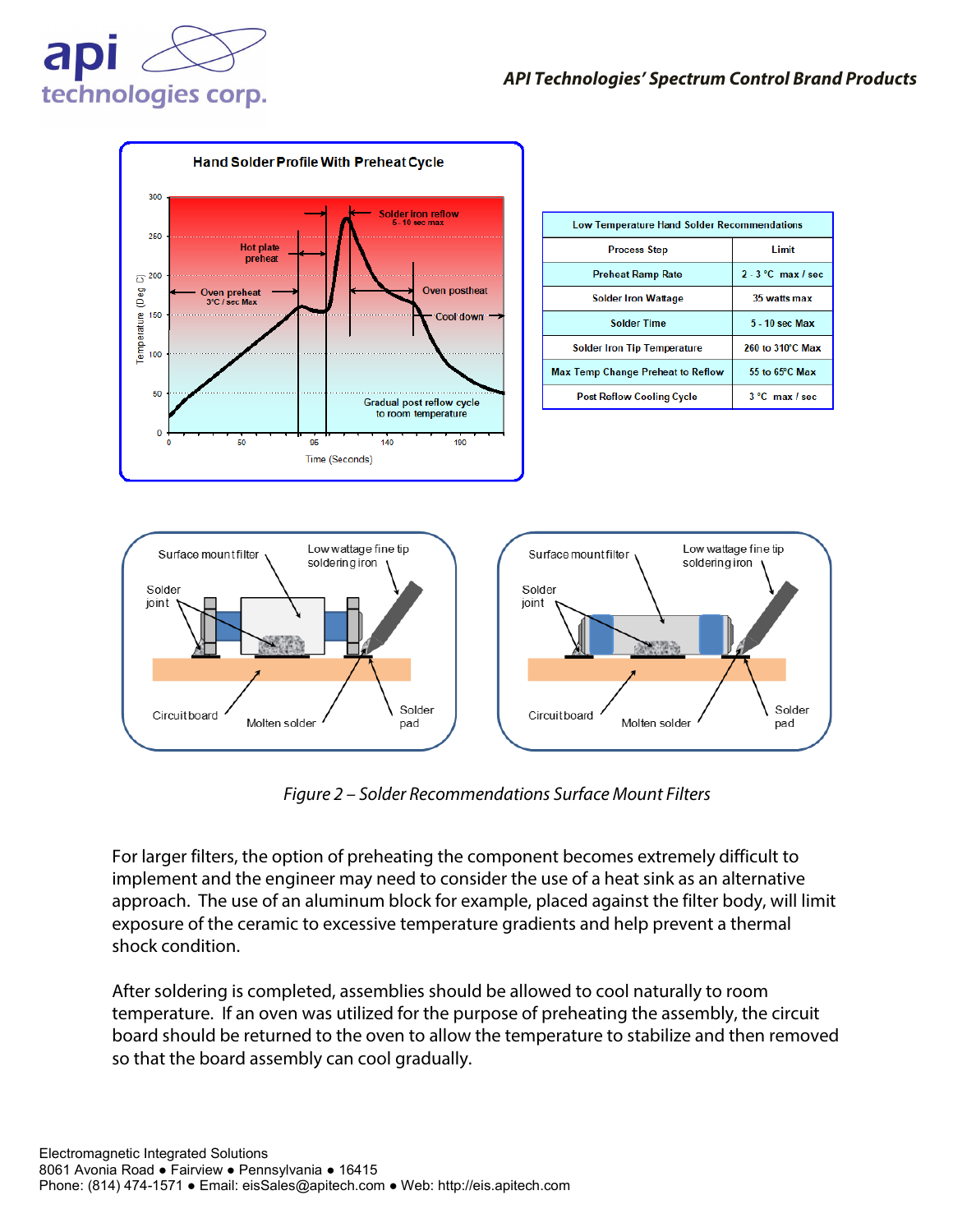

### **Summary – Key Process Considerations**

- Use preheat or heat sink whenever possible
- Use low wattage, small tip soldering iron
- Do not contact capacitor terminals with soldering iron
- Maintain time, temp and solder volume to a minimum
- Do not force cool soldered assemblies
- Allow assembly to cool to room temperature before cleaning

#### **6. Rework**

The best approach for dealing with inadequate solder joints is to prevent defects from occurring in the first place. As indicated earlier in this applications guideline, the process for installing surface mount filters can be a very complicated procedure and may require a significant level of up front development and analysis. The size, mass, type and placement accuracy of the assembly being installed, the process chosen and its soldering profile, the size and location of the solder pads and the amount and type of solder can all influence the result. One should not expect to achieve ideal results in initial trials and the engineer may be required to run several prototype lots to establish an acceptable outcome. Even after a process has moved into the production phase, unforeseen circumstances may require some further tweaking of the process.

Considering the risk of damaging the filter assembly, the board and / or surrounding components, rework should always be the last consideration. The engineer should first determine whether the anomaly will in fact pose some type of reliability concern, or whether the defect is purely cosmetic. If it is determined that the condition poses no risk to the integrity of the device, then the engineer should not attempt repair, but should instead focus efforts on determining root cause, corrective action and implement changes to the process to minimize the likelihood of reoccurrence.

If it is determined that some type of repair to the filter assembly is in fact necessary, the engineer will need to classify the type of repair required and determine the most reliable course of action. Repairs can generally be categorized into one of three categories, touchup, realignment, or removal / replacement.

Guidelines covered in section 5.2, Hand Soldering, will apply for the majority of repairs although concerns related to thermal shock are much more difficult to address at this point. To facilitate preheating, the engineer may want to consider the use of a hot air torch to localize heat around the terminal to board interface and bring the component up in temperature to the point where the soldering iron will present much less risk and be much more effective. Under no circumstances should the soldering iron tip be allowed to make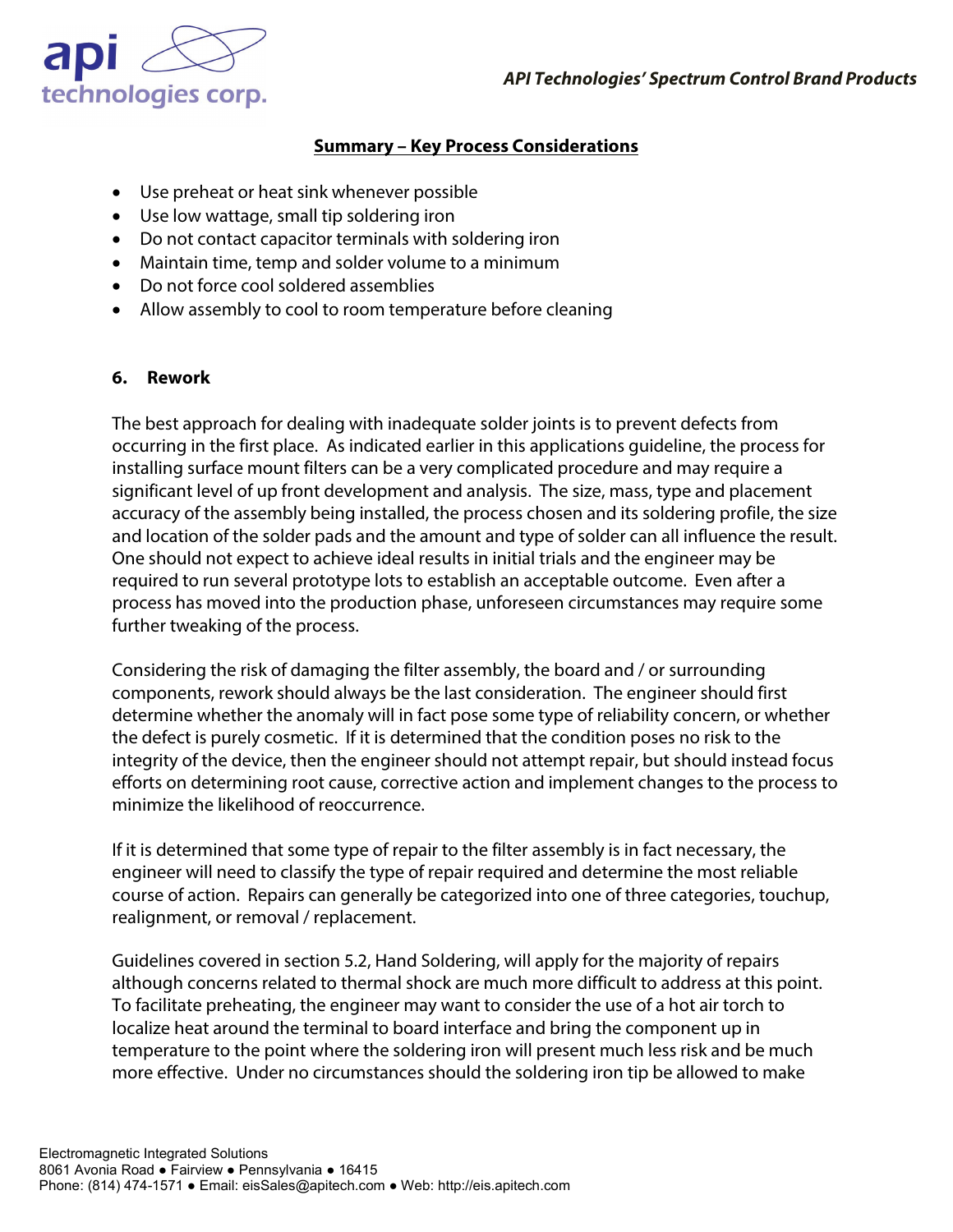

direct contact with the end laminates or ground terminal and the time to complete the reflow operation should be kept to a minimum, at roughly 1 to 2 seconds.

# **6.1 Touchup**

Touchup essentially implies that there is either insufficient or excess solder present. If there is insufficient solder present and the filter appears to be properly aligned adding a small amount of solder should correct the problem. The solder should be added to the tip of the soldering iron and then flowed into the deficient solder joint area.

If excess solder exists, and the filter appears salvageable, a similar approach to adding solder should be taken. A small amount of flux may be required to facilitate reflow and solder can be removed with the aid of a braided copper solder wick or a vacuum extractor.

# **6.2 Realignment**

Realignment of a filter assembly is not recommended as a successful soldering process is strongly dependent on a precise volume and placement of the solder paste, along with an accurate initial positioning of the filter. Disturbing this precondition by sliding or rotating the part will drastically increase the probability of encountering solder balls, bridging and / or incomplete solder joints.

If realignment is still being considered, one would need to recognize that there is a problem prior to beginning the initial solder reflow process. If the soldering process has been completed, the number of solder connections and the mass of the device make realignment extremely problematic and damage to the capacitor is highly likely. In this case rework should instead be limited to removal and replacement of the filter. If soldering has not been completed and an adjustment is necessary, the best approach would be to carefully lift the filter straight off the board and then reinsert the unit into the solder paste.

#### **6.3 Removal and Replacement**

If it has been determined that rework requires removal of the filter, the use of a fine tip, hot air torch may be required to facilitate the process and help bring the entire assembly up in temperature. Care needs to be taken to ensure that air flow is limited to the area of concern and that surrounding components are not placed at risk for thermal damage. Removal of solder using a soldering iron and braided copper wick or solder vacuum should also help.

To limit the possibility of damage to the board and surrounding components keep reflow time to as short as possible. As a guide, soldering irons or tweezers should not be in contact with the circuit pad for more than 5 to 6 seconds.